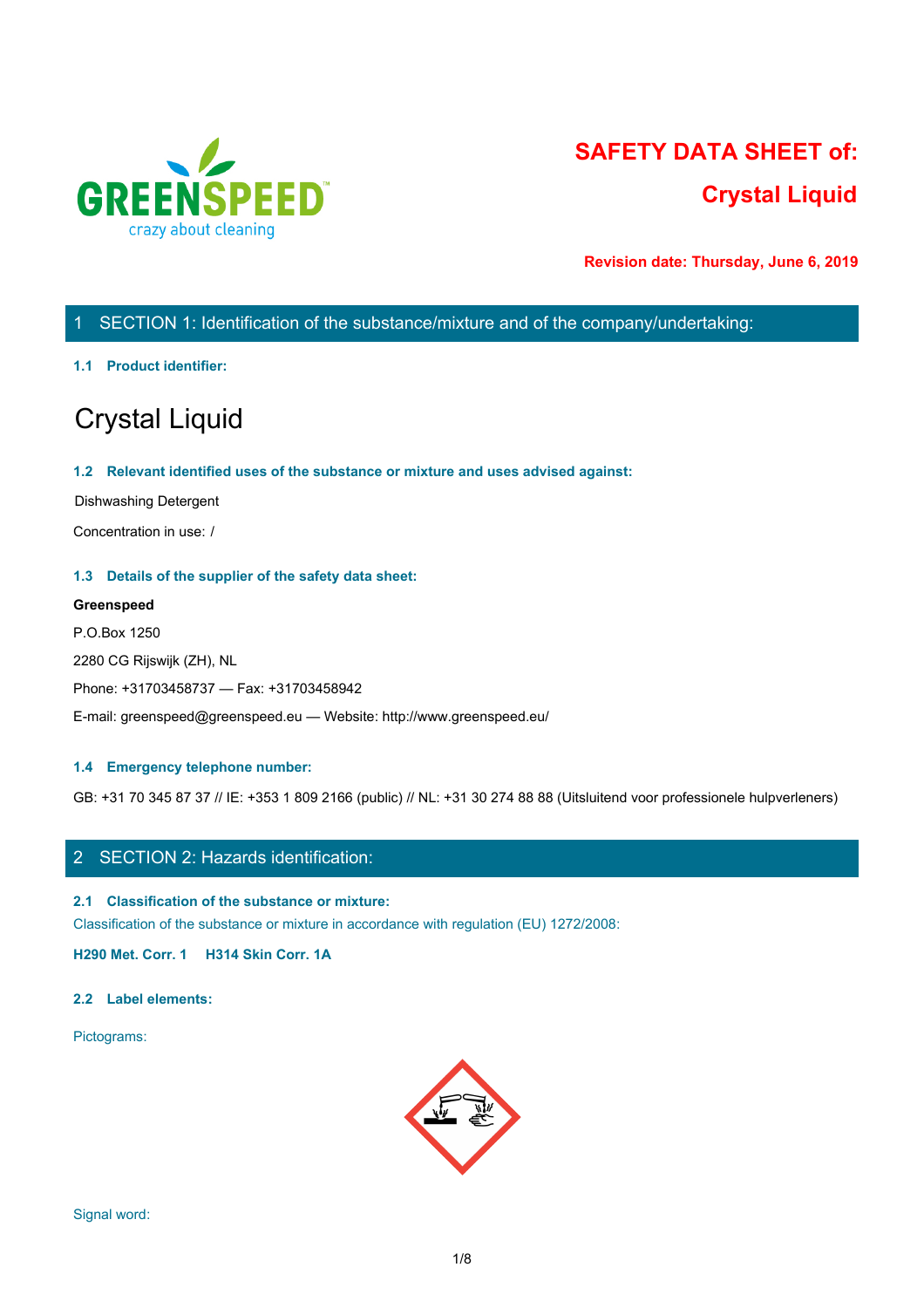#### Danger

## Hazard statements:

| Danger                               |                                                                                                                                     |  |
|--------------------------------------|-------------------------------------------------------------------------------------------------------------------------------------|--|
| Hazard statements:                   |                                                                                                                                     |  |
| H290 Met. Corr. 1:                   | May be corrosive to metals.                                                                                                         |  |
| H314 Skin Corr. 1A:                  | Causes severe skin burns and eye damage.                                                                                            |  |
| Precautionary statements:            |                                                                                                                                     |  |
| P280:                                | Wear protective gloves, protective clothing, eye protection, face protection.                                                       |  |
| P303+P361+P353:                      | IF ON SKIN (or hair): Take off immediately all contaminated clothing. Rinse skin with<br>water or shower.                           |  |
| P305+P351+P338:                      | IF IN EYES: Rinse cautiously with water for several minutes. Remove contact<br>lenses, if present and easy to do. Continue rinsing. |  |
| P310:                                | Immediately call a POISON CENTER or doctor.                                                                                         |  |
| Contains:                            |                                                                                                                                     |  |
| Potassium hydroxide Sodium hydroxide |                                                                                                                                     |  |

#### Contains:

Potassium hydroxide Sodium hydroxide

#### **2.3 Other hazards:**

none and the state of the state of the state of the state of the state of the state of the state of the state of the state of the state of the state of the state of the state of the state of the state of the state of the s

# 3 SECTION 3: Composition/information on ingredients:

| 3 SECTION 3: Composition/information on ingredients: |                                                                                                |                                                                                                     |                                                                         |
|------------------------------------------------------|------------------------------------------------------------------------------------------------|-----------------------------------------------------------------------------------------------------|-------------------------------------------------------------------------|
| Sodium hydroxide                                     | $\leq 20 \%$                                                                                   | CAS number:<br><b>EINECS:</b><br><b>REACH Registration number:</b><br><b>CLP Classification:</b>    | 1310-73-2<br>215-185-5<br>01-2119457892-27<br><b>H290 Met. Corr. 1</b>  |
|                                                      |                                                                                                |                                                                                                     | H314 Skin Corr. 1A                                                      |
| Potassium hydroxide                                  | $\leq 5\%$                                                                                     | CAS number:<br>EINECS:<br>REACH Registration number: 01-2119487136-33<br><b>CLP Classification:</b> | 1310-58-3<br>215-181-3<br><b>H290 Met. Corr. 1</b><br>H302 Acute tox. 4 |
|                                                      | For the full text of the H phrases mentioned in this section, see section 16.                  |                                                                                                     | H314 Skin Corr. 1A                                                      |
|                                                      |                                                                                                |                                                                                                     |                                                                         |
| 4 SECTION 4: First aid measures:                     |                                                                                                |                                                                                                     |                                                                         |
| 4.1 Description of first aid measures:               |                                                                                                |                                                                                                     |                                                                         |
|                                                      | Always ask medical advice as soon as possible should serious or continuous disturbances occur. |                                                                                                     |                                                                         |
| Skin contact:                                        | transport to hospital.                                                                         | remove contaminated clothing, rinse skin with plenty of water and immediately                       |                                                                         |
| Eye contact:                                         | then take to physician.                                                                        | first prolonged rinsing with water (contact lenses to be removed if this is easily done)            |                                                                         |
| Ingestion:                                           |                                                                                                | rinse mouth, do not induce vomiting, take to hospital immediately.                                  |                                                                         |
| Inhalation:                                          |                                                                                                | let sit upright, fresh air, rest and take to hospital.                                              |                                                                         |

# 4 SECTION 4: First aid measures:

## **4.1 Description of first aid measures:**

| <b>Skin contact:</b> | remove contaminated clothing, rinse skin with plenty of water and immediately<br>transport to hospital.             |
|----------------------|---------------------------------------------------------------------------------------------------------------------|
| Eye contact:         | first prolonged rinsing with water (contact lenses to be removed if this is easily done)<br>then take to physician. |
| Ingestion:           | rinse mouth, do not induce vomiting, take to hospital immediately.                                                  |
| Inhalation:          | let sit upright, fresh air, rest and take to hospital.                                                              |
|                      |                                                                                                                     |

## **4.2 Most important symptoms and effects, both acute and delayed:**

**Skin contact:** caustic, redness, pain, serious burns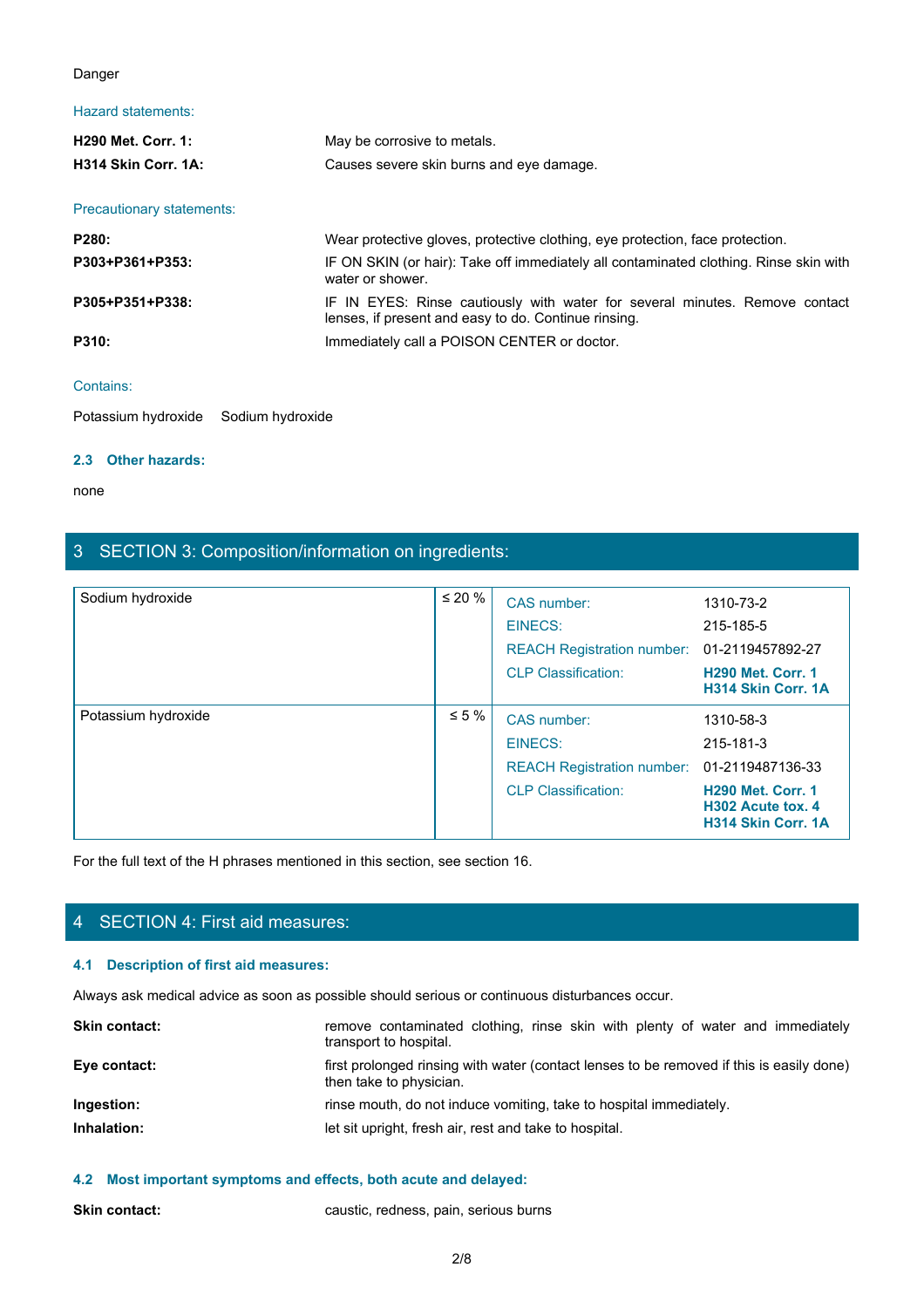| Eye contact: | caustic, redness, blurred vision, pain                                                                                  |
|--------------|-------------------------------------------------------------------------------------------------------------------------|
| Ingestion:   | caustic, lack of breath, vomiting, blisters on lips and tongue, burning pain in mouth<br>and throat, gullet and stomach |
| Inhalation:  | headache, dizziness, nausea, drowsiness, unconsciousness                                                                |

#### **4.3 Indication of any immediate medical attention and special treatment needed:**

none and the state of the state of the state of the state of the state of the state of the state of the state of the state of the state of the state of the state of the state of the state of the state of the state of the s

# 5 SECTION 5: Fire-fighting measures:

#### **5.1 Extinguishing media:**

CO2, foam, powder, sprayed water

#### **5.2 Special hazards arising from the substance or mixture:**

none and the state of the state of the state of the state of the state of the state of the state of the state of the state of the state of the state of the state of the state of the state of the state of the state of the s

#### **5.3 Advice for firefighters:**

**Extinguishing agents to be avoided:** none and the state of the state of the state of the state of the state of the state of the state of the state of the state of the state of the state of the state of the state of the state of the state of the state of the s

# 6 SECTION 6: Accidental release measures:

#### **6.1 Personal precautions, protective equipment and emergency procedures:**

Donce<br>
S. S. Extinguishing media:<br>
CO2, foam, powder, sprayed water<br>
S. S. Special hazards arising from the substance or mixture:<br>
Extinguishing agents to be<br>
worlded:<br>
S. Advice for firefighters:<br>
S. Personal precautions, windRemove any contaminated clothing and used contaminated protective equipment and dispose of it safely.

#### **6.2 Environmental precautions:**

do not allow to flow into sewers or open water.

#### **6.3 Methods and material for containment and cleaning up:**

Contain released substance, store into suitable containers. If possible remove by using absorbent material.

#### **6.4 Reference to other sections:**

for further information check sections 8 & 13.

# 7 SECTION 7: Handling and storage:

#### **7.1 Precautions for safe handling:**

handle with care to avoid spillage.

#### **7.2 Conditions for safe storage, including any incompatibilities:**

keep in a sealed container in a closed, frost-free, ventilated room.

#### **7.3 Specific end use(s):**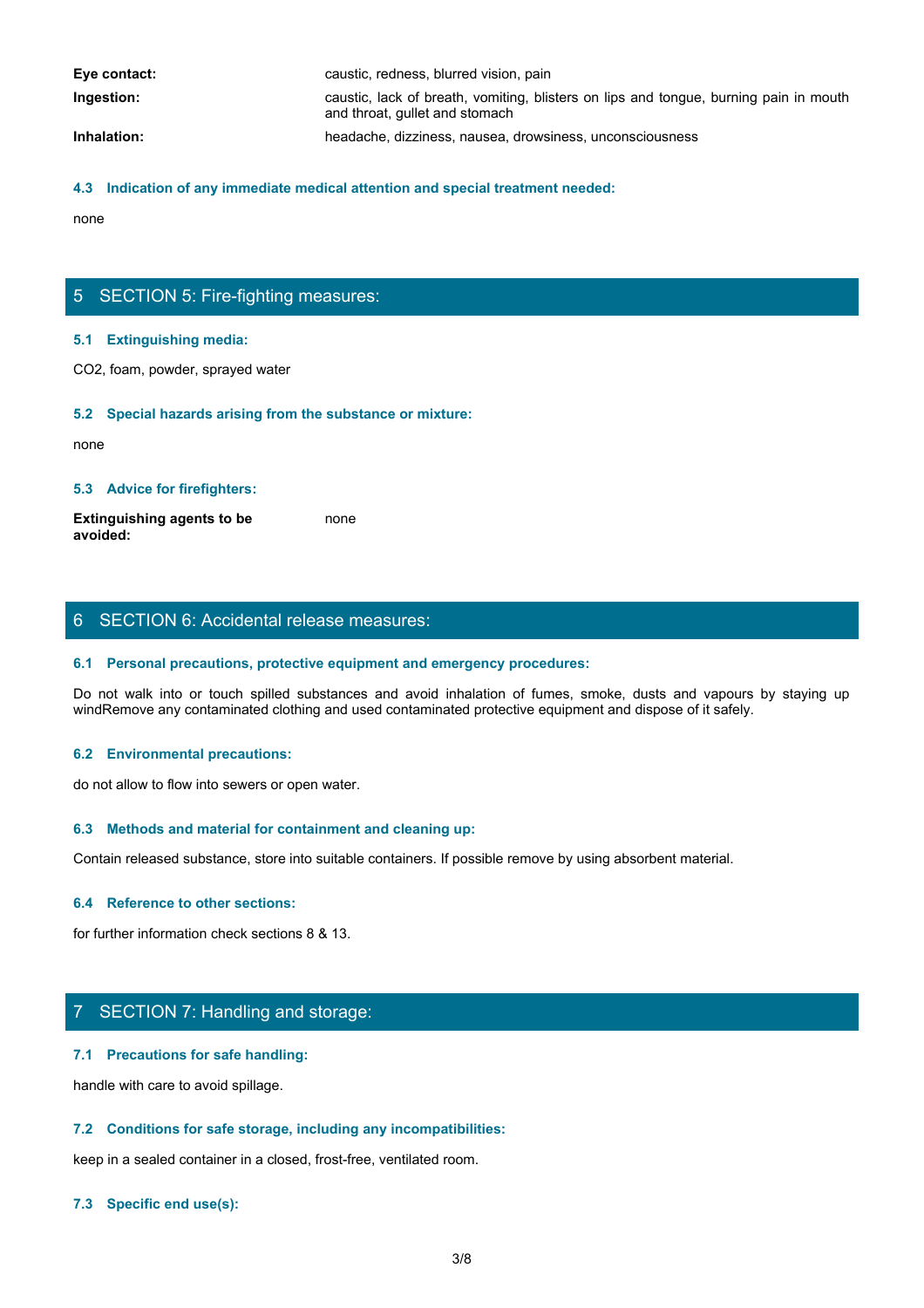# 8 SECTION 8: Exposure controls/personal protection:

## **8.1 Control parameters:**

#### **8.2 Exposure controls:**

| <b>Dishwashing Detergent</b>     |                                                                                                                                                                                                                                                                                                                                                                   |                             |
|----------------------------------|-------------------------------------------------------------------------------------------------------------------------------------------------------------------------------------------------------------------------------------------------------------------------------------------------------------------------------------------------------------------|-----------------------------|
|                                  | 8 SECTION 8: Exposure controls/personal protection:                                                                                                                                                                                                                                                                                                               |                             |
|                                  | 8.1 Control parameters:                                                                                                                                                                                                                                                                                                                                           |                             |
|                                  | Listing of the hazardous ingredients in section 3, of which the TLV value is known                                                                                                                                                                                                                                                                                |                             |
|                                  | Potassium hydroxide 2 mg/m <sup>3</sup> , Sodium hydroxide 2 mg/m <sup>3</sup>                                                                                                                                                                                                                                                                                    |                             |
| 8.2 Exposure controls:           |                                                                                                                                                                                                                                                                                                                                                                   |                             |
| <b>Inhalation</b><br>protection: | use with sufficient exhaust ventilation. If necessary, use an air-purifying face mask in case of<br>respiratory hazards. Use the ABEK type as protection against these troublesome levels.                                                                                                                                                                        | $\overline{\bullet\bullet}$ |
| <b>Skin</b><br>protection:       | handling with nitril-gloves (EN 374). Breakthrough time: >480' Material thickness: 0,35 mm.<br>Thoroughly check gloves before use. Take of the gloves properly without touching the outside<br>with your bare hands. The manufacturer of the protective gloves has to be consulted about the<br>suitability for a specific work station. Wash and dry your hands. | rη<br>$\tilde{w}$           |
| <b>Eye</b><br>protection:        | keep an eye-rinse bottle within reach. Tight-fitting safety goggles. Wear a face shield and<br>protective suit in case of exceptional processing problems.                                                                                                                                                                                                        |                             |
| <b>Other</b><br>protection:      | impermeable clothing. The type of protective equipment depends on the concentration and<br>amount of hazardous substances at the work station in question.                                                                                                                                                                                                        |                             |

# 9 SECTION 9: Physical and chemical properties:

## **9.1 Information on basic physical and chemical properties:**

| Melting point/melting range:                          | 0 °C               |
|-------------------------------------------------------|--------------------|
| <b>Boiling point/Boiling range:</b>                   | 100 °C - 100 °C    |
| pH:                                                   | 13.4               |
| pH 1% diluted in water:                               |                    |
| Vapour pressure/20°C,:                                |                    |
| Vapour density:                                       | not applicable     |
| Relative density, 20°C:                               | 1.3100 kg/l        |
| Appearance/20°C:                                      | liquid             |
| <b>Flash point:</b>                                   |                    |
| Flammability (solid, gas):                            | not applicable     |
| Auto-ignition temperature:                            | $\prime$           |
| Upper flammability or explosive<br>limit, $(Vol %)$ : |                    |
| Lower flammability or explosive<br>limit, $(Vol %)$ : |                    |
| <b>Explosive properties:</b>                          | not applicable     |
| <b>Oxidising properties:</b>                          | not applicable     |
| <b>Decomposition temperature:</b>                     |                    |
| <b>Solubility in water:</b>                           | completely soluble |
| Partition coefficient: n-<br>octanol/water:           | not applicable     |
| Odour:                                                | characteristic     |
| <b>Odour threshold:</b>                               | not applicable     |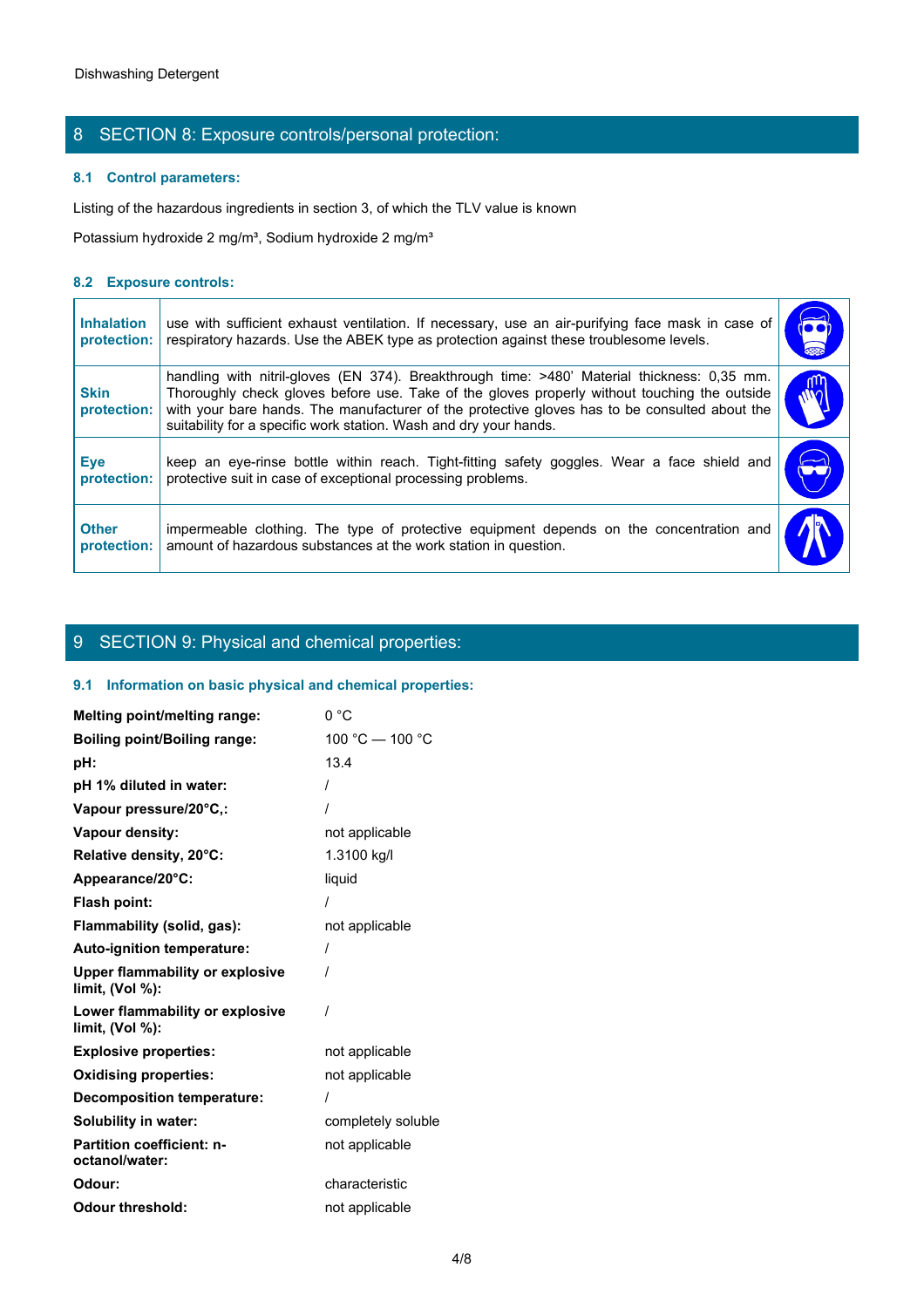| Dynamic viscosity, 20°C:       | 1 mPa.s |
|--------------------------------|---------|
| Kinematic viscosity, 40°C:     | 1 mm²/s |
| Evaporation rate (n-BuAc = 1): | 0.300   |

#### **9.2 Other information:**

**Volatile organic component (VOC):** / **Volatile organic component (VOC):** 0.000 g/l **Sustained combustion test :** /

# 10 SECTION 10: Stability and reactivity:

#### **10.1 Reactivity:**

stable under normal conditions.

#### **10.2 Chemical stability:**

extremely high or low temperatures.

#### **10.3 Possibility of hazardous reactions:**

none and the state of the state of the state of the state of the state of the state of the state of the state of the state of the state of the state of the state of the state of the state of the state of the state of the s

#### **10.4 Conditions to avoid:**

protect from sunlight and do not expose to temperatures exceeding + 50°C.

#### **10.5 Incompatible materials:**

keep away from acids

#### **10.6 Hazardous decomposition products:**

doesn't decompose with normal use

# 11 SECTION 11: Toxicological information:

#### **11.1 Information on toxicological effects:**

**H314 Skin Corr. 1A:** Causes severe skin burns and eye damage.

#### **Calculated acute toxicity, ATE oral:** / **Calculated acute toxicity, ATE dermal:** /

| Sodium hydroxide    | LD50 oral, rat:<br>LD50 dermal, rabbit:<br>LC50, Inhalation, rat, 4h: $\geq$ 50 mg/l | $\geq 5000$ mg/kg<br>$\geq 5000$ mg/kg |  |
|---------------------|--------------------------------------------------------------------------------------|----------------------------------------|--|
| Potassium hydroxide | LD50 oral, rat:<br>LD50 dermal, rabbit:<br>LC50, Inhalation, rat, 4h: $\geq$ 50 mg/l | 356 mg/kg<br>$\geq 5000$ mg/kg         |  |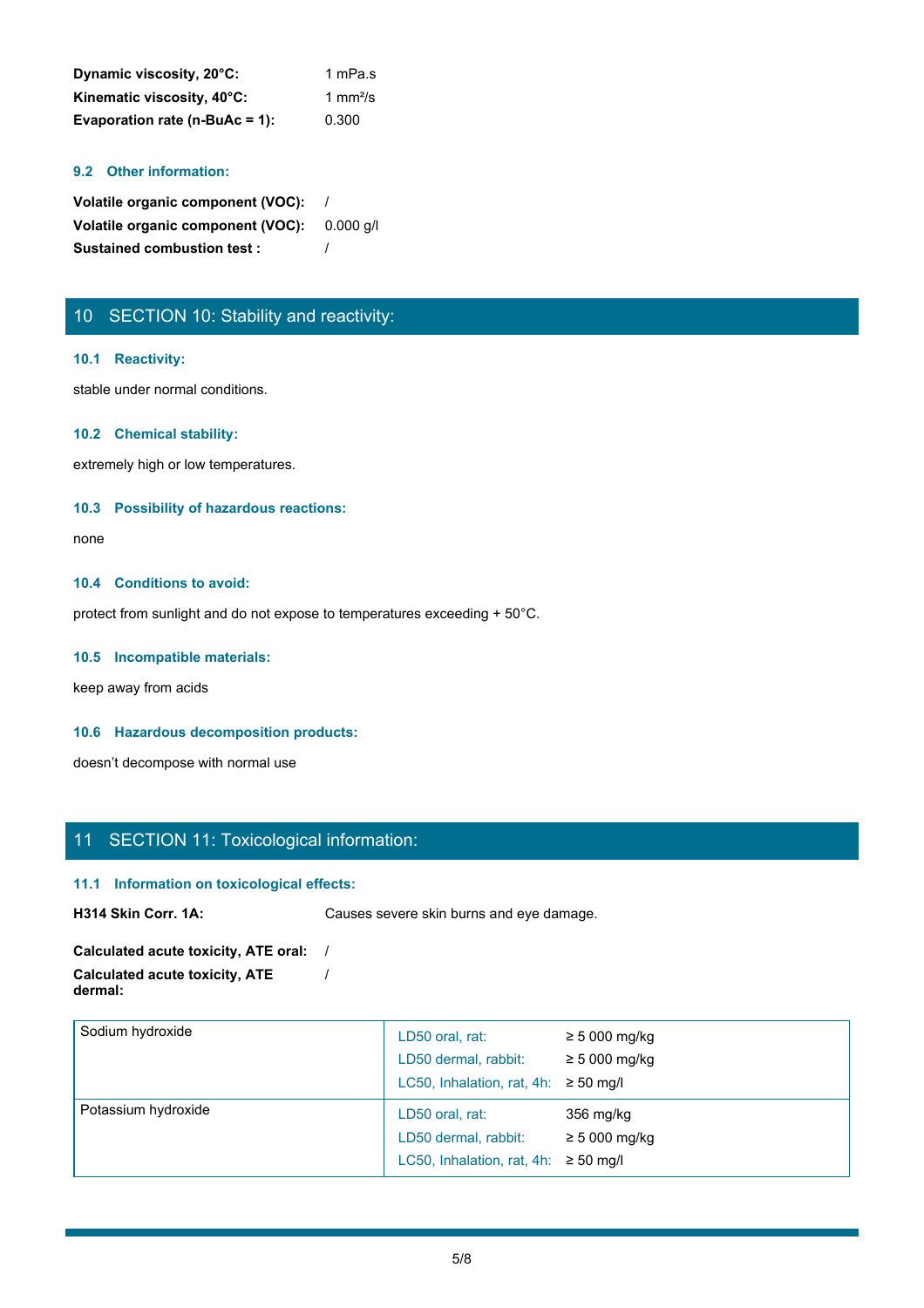# 12 SECTION 12: Ecological information:

#### **12.1 Toxicity:**

| Sodium hydroxide | <b>LC50 (Fish):</b> | 35 - 189 mg/L (96h) |
|------------------|---------------------|---------------------|
|                  | EC50 (Daphnia):     | 33 - 450 mg/L (48h) |

#### **12.2 Persistence and degradability:**

No additional data available

#### **12.3 Bioaccumulative potential:**

No additional data available

#### **12.4 Mobility in soil:**

| Water hazard class, WGK (AwSV): |                    |
|---------------------------------|--------------------|
| Solubility in water:            | completely soluble |

#### **12.5 Results of PBT and vPvB assessment:**

No additional data available

#### **12.6 Other adverse effects:**

No additional data available

## 13 SECTION 13: Disposal considerations:

#### **13.1 Waste treatment methods:**

The product may be discharged in the indicated percentages of utilization of the indicated be discharged in the indicated percentages of utilizations of the indicated percentages of utilization, provided it is neutralised restrictive regulations by local authority should always be adhered to.

# 14 SECTION 14: Transport information:

#### **14.1 UN number:**

1824

#### **14.2 UN proper shipping name:**

UN 1824 Sodium hydroxide solution, 8, II, (E)

#### **14.3 Transport hazard class(es):**

| Class(es):                   |    |
|------------------------------|----|
| Identification number of the | 80 |
| hazard:                      |    |

#### **14.4 Packing group:**

II and the state of the state of the state of the state of the state of the state of the state of the state of

## **14.5 Environmental hazards:**

not dangerous to the environment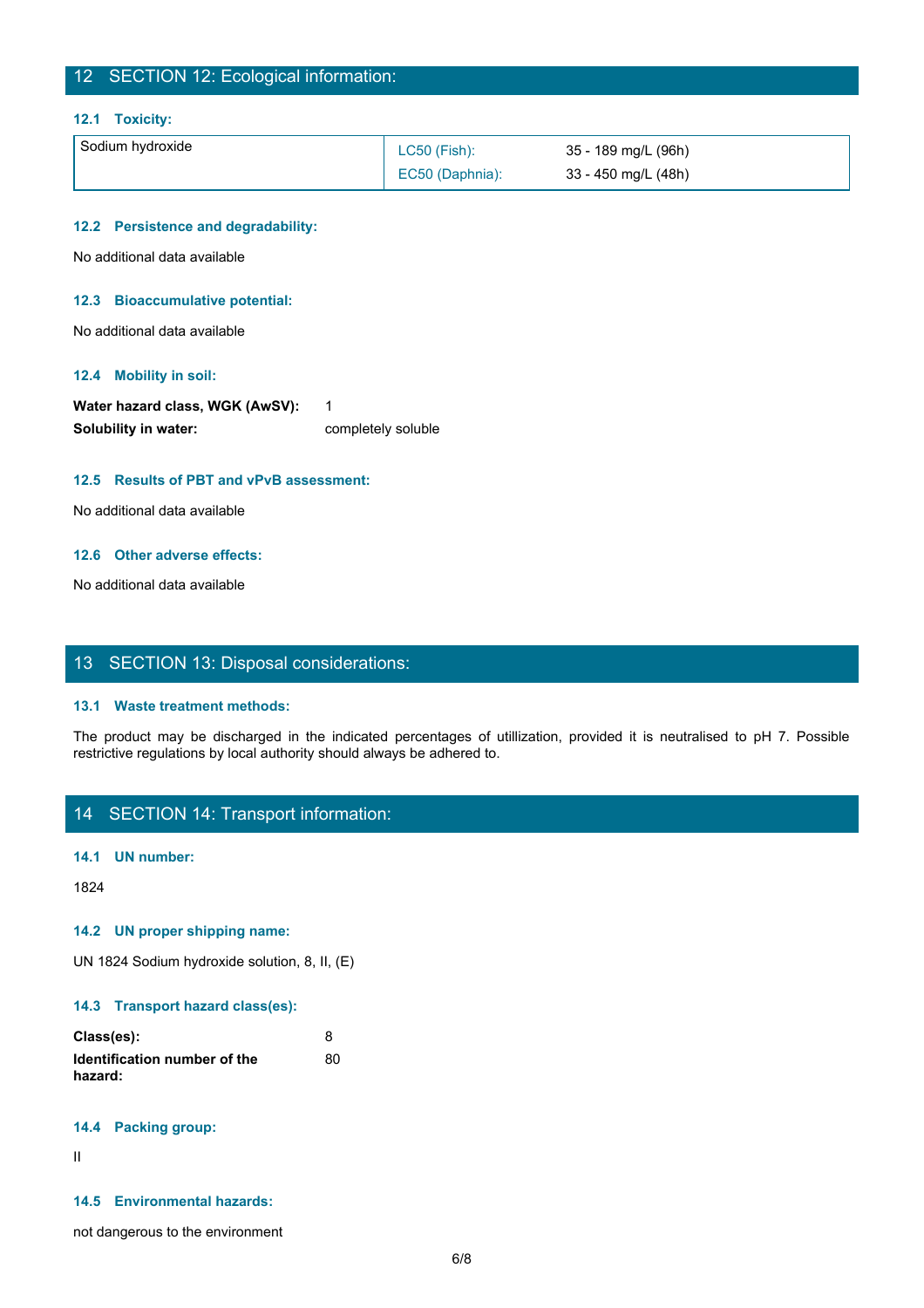#### **14.6 Special precautions for user:**

**Additional guidance:**

Hazard characteristics: Risk of burns. Risk to the aquatic environment and the sewerage system.



# 15 SECTION 15: Regulatory information:

#### **15.2 Chemical Safety Assessment:**

# 16 SECTION 16: Other information:

#### **Legend to abbreviations used in the safety data sheet:**

| 15 SECTION 15: Regulatory information:                                                                         |                                                                                                      |
|----------------------------------------------------------------------------------------------------------------|------------------------------------------------------------------------------------------------------|
|                                                                                                                | 15.1 Safety, health and environmental regulations/legislation specific for the substance or mixture: |
| Water hazard class, WGK (AwSV):                                                                                | $\overline{1}$                                                                                       |
| Volatile organic component (VOC):                                                                              |                                                                                                      |
| Volatile organic component (VOC):                                                                              | $0.000$ g/l                                                                                          |
| <b>Composition by regulation (EC)</b><br>648/2004:                                                             | none                                                                                                 |
| <b>15.2 Chemical Safety Assessment:</b>                                                                        |                                                                                                      |
| No data available                                                                                              |                                                                                                      |
| 16 SECTION 16: Other information:                                                                              |                                                                                                      |
| Legend to abbreviations used in the safety data sheet:                                                         |                                                                                                      |
| ADR:                                                                                                           | The European Agreement concerning the International Carriage of Dangerous                            |
|                                                                                                                | Goods by Road                                                                                        |
| BCF:                                                                                                           | <b>Bioconcentration factor</b>                                                                       |
| CAS:                                                                                                           | <b>Chemical Abstracts Service</b>                                                                    |
| CLP:                                                                                                           | Classification, Labelling and Packaging of chemicals                                                 |
| <b>EINECS:</b>                                                                                                 | European INventory of Existing Commercial chemical Substances                                        |
| Nr.:                                                                                                           | number                                                                                               |
| PTB:                                                                                                           | persistent, toxic, bioaccumulative                                                                   |
| TLV:                                                                                                           | <b>Threshold Limit Value</b>                                                                         |
| vPvB:                                                                                                          | very persistent and very bioaccumulative substances                                                  |
| WGK:                                                                                                           | Water hazard class                                                                                   |
| <b>WGK 1:</b>                                                                                                  | slightly hazardous for water                                                                         |
| <b>WGK 2:</b>                                                                                                  | hazardous for water                                                                                  |
| <b>WGK 3:</b>                                                                                                  | extremely hazardous for water                                                                        |
| Legend to the H Phrases used in the safety data sheet:                                                         |                                                                                                      |
| H290 Met. Corr. 1: May be corrosive to metals.<br>H314 Skin Corr. 1A: Causes severe skin burns and eye damage. | H302 Acute tox. 4: Harmful if swallowed.                                                             |
| <b>CLP Calculation method:</b>                                                                                 |                                                                                                      |
| 'On basis of test data' for corrosivity, 'Calculation method' for all other classes                            |                                                                                                      |

#### **Legend to the H Phrases used in the safety data sheet:**

## **CLP Calculation method:**